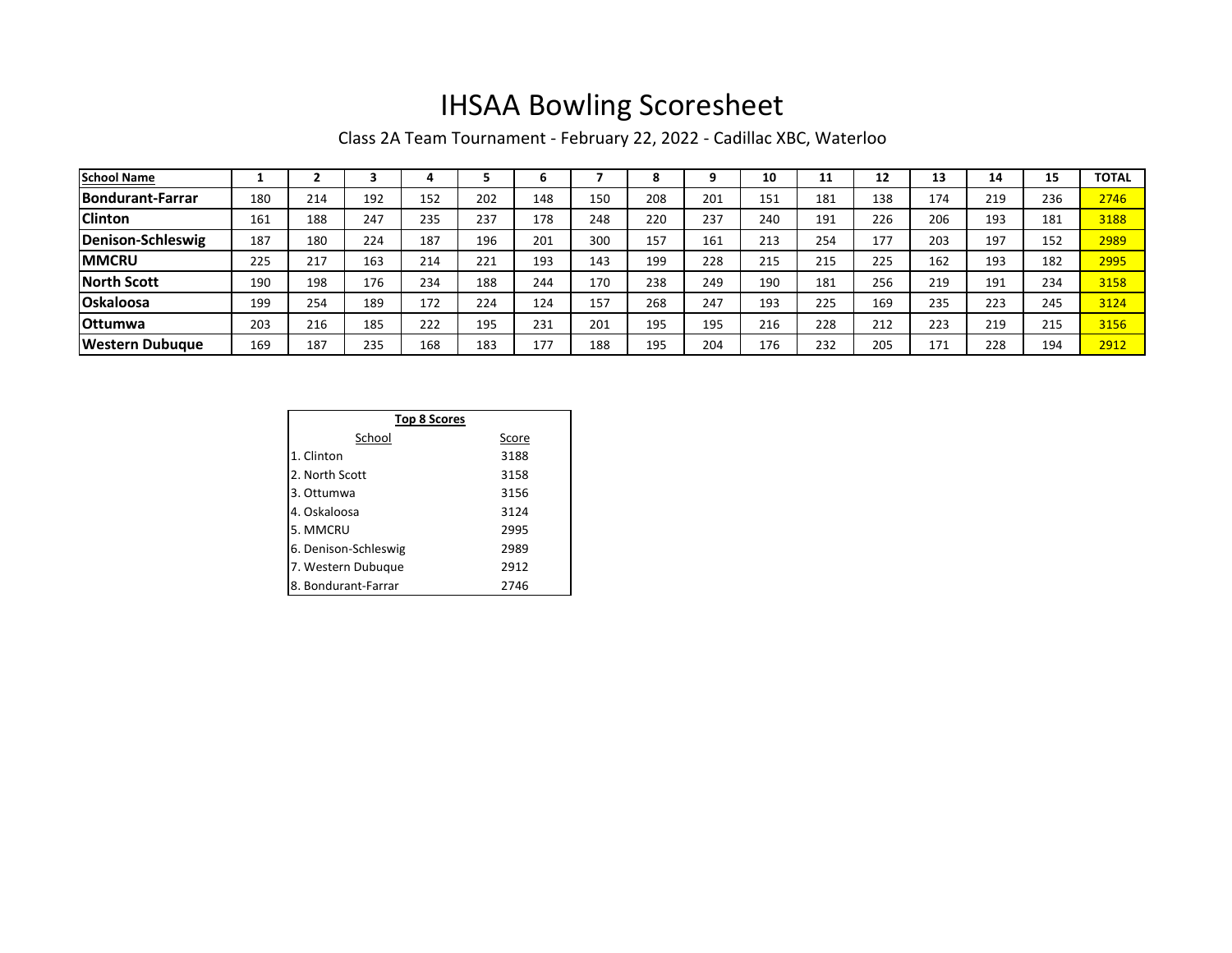## Class 2A - Team Bracket



3rd Place